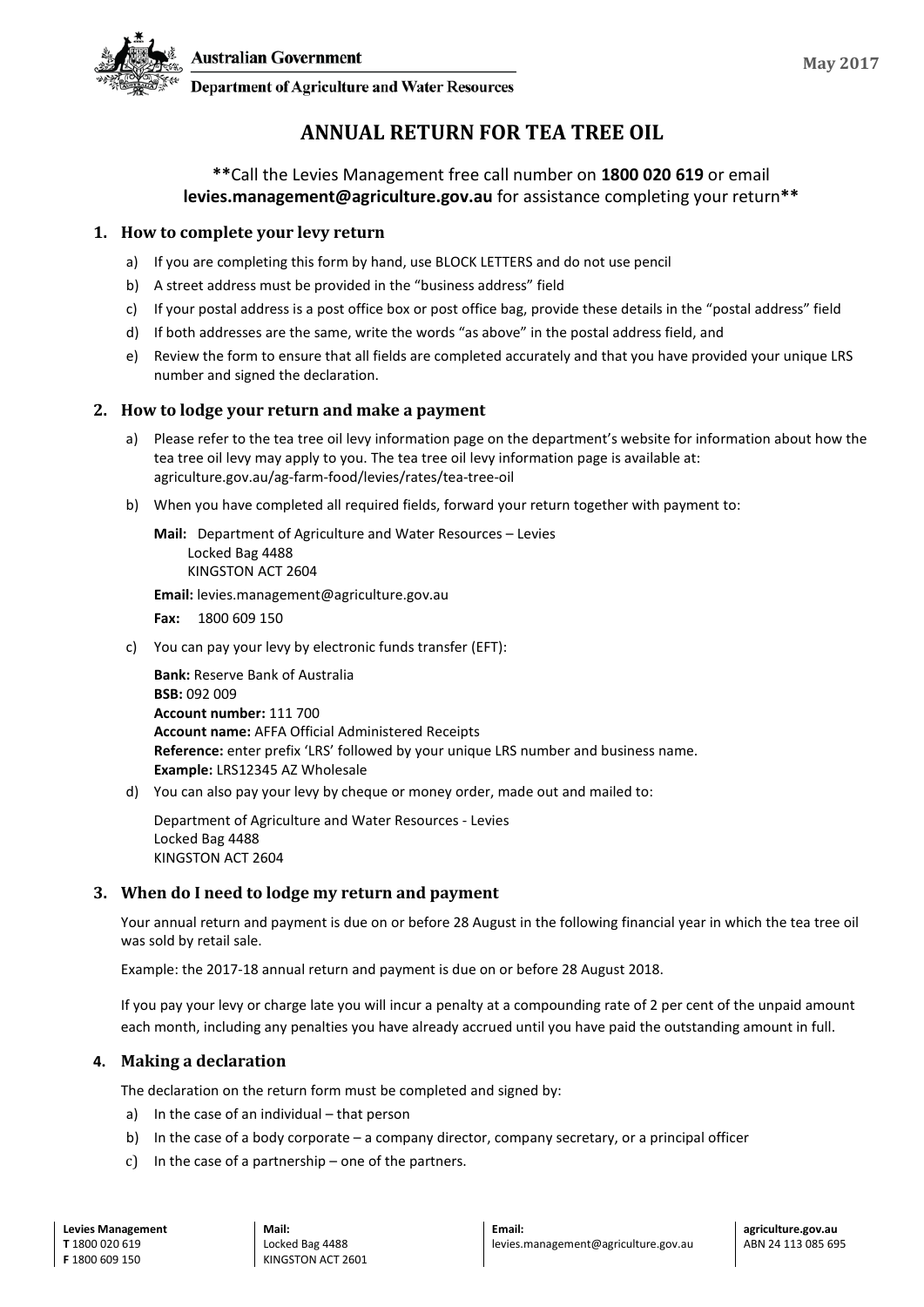

ANNUAL RETURN FOR TEA TREE OIL

# **ALL FIELDS ARE MANDATORY**

| <b>Personal Information</b>                                                                                |                             |                                                                                                                                                                                                                     |                                        |                           |
|------------------------------------------------------------------------------------------------------------|-----------------------------|---------------------------------------------------------------------------------------------------------------------------------------------------------------------------------------------------------------------|----------------------------------------|---------------------------|
| Full business/trading name                                                                                 |                             |                                                                                                                                                                                                                     |                                        | <b>LRS</b> account number |
| <b>Business address</b><br>(not a post office box or bag)                                                  |                             | Postcode                                                                                                                                                                                                            | <b>Year ended</b><br><b>30 June 20</b> |                           |
| Postal address<br>(if different to above)                                                                  |                             | Postcode                                                                                                                                                                                                            |                                        |                           |
| Business identifying number<br>(ACN, ABN etc. if applicable)                                               |                             |                                                                                                                                                                                                                     |                                        |                           |
| <b>Contact details</b>                                                                                     | Full name<br>(Please print) | Mr/Mrs/Dr/Ms/Miss                                                                                                                                                                                                   |                                        |                           |
|                                                                                                            | Phone number                | $\mathbf{I}$                                                                                                                                                                                                        | Fax number $\vert$ (                   | $\mathcal{E}$             |
| Email address                                                                                              |                             |                                                                                                                                                                                                                     |                                        |                           |
| <b>Method of payment</b><br>Cheque<br>(please tick)<br>*Note:                                              | EFT                         | Date<br>$\prime$<br>deposited<br>Payment of levy not received by the due date may attract late payment penalty.<br>The Department of Agriculture and Water Resources - Levies does not issue receipts.              | Levy paid                              | \$                        |
| <b>Declaration:</b>                                                                                        |                             | I declare that to the best of my knowledge the information contained on this return form and any attachments<br>is correct in every essential detail. "Giving false or misleading information is a serious offence" |                                        |                           |
| Full name of declarant (Please print)                                                                      |                             |                                                                                                                                                                                                                     |                                        |                           |
| Signature and date                                                                                         |                             |                                                                                                                                                                                                                     |                                        |                           |
| Please estimate how long it took you to complete this return form                                          |                             | (hours)                                                                                                                                                                                                             |                                        |                           |
|                                                                                                            |                             |                                                                                                                                                                                                                     | <b>OFFICE USE ONLY</b>                 |                           |
| On completion, forward your return together with the payment either by:                                    | Date entered                |                                                                                                                                                                                                                     |                                        |                           |
| Email: levies.management@agriculture.gov.au                                                                | Return number               |                                                                                                                                                                                                                     |                                        |                           |
| Fax: 1800 609 150                                                                                          |                             |                                                                                                                                                                                                                     |                                        |                           |
| Mail to:<br>Department of Agriculture and Water Resources - Levies<br>Locked Bag 4488<br>KINGSTON ACT 2604 | Signed                      |                                                                                                                                                                                                                     |                                        |                           |